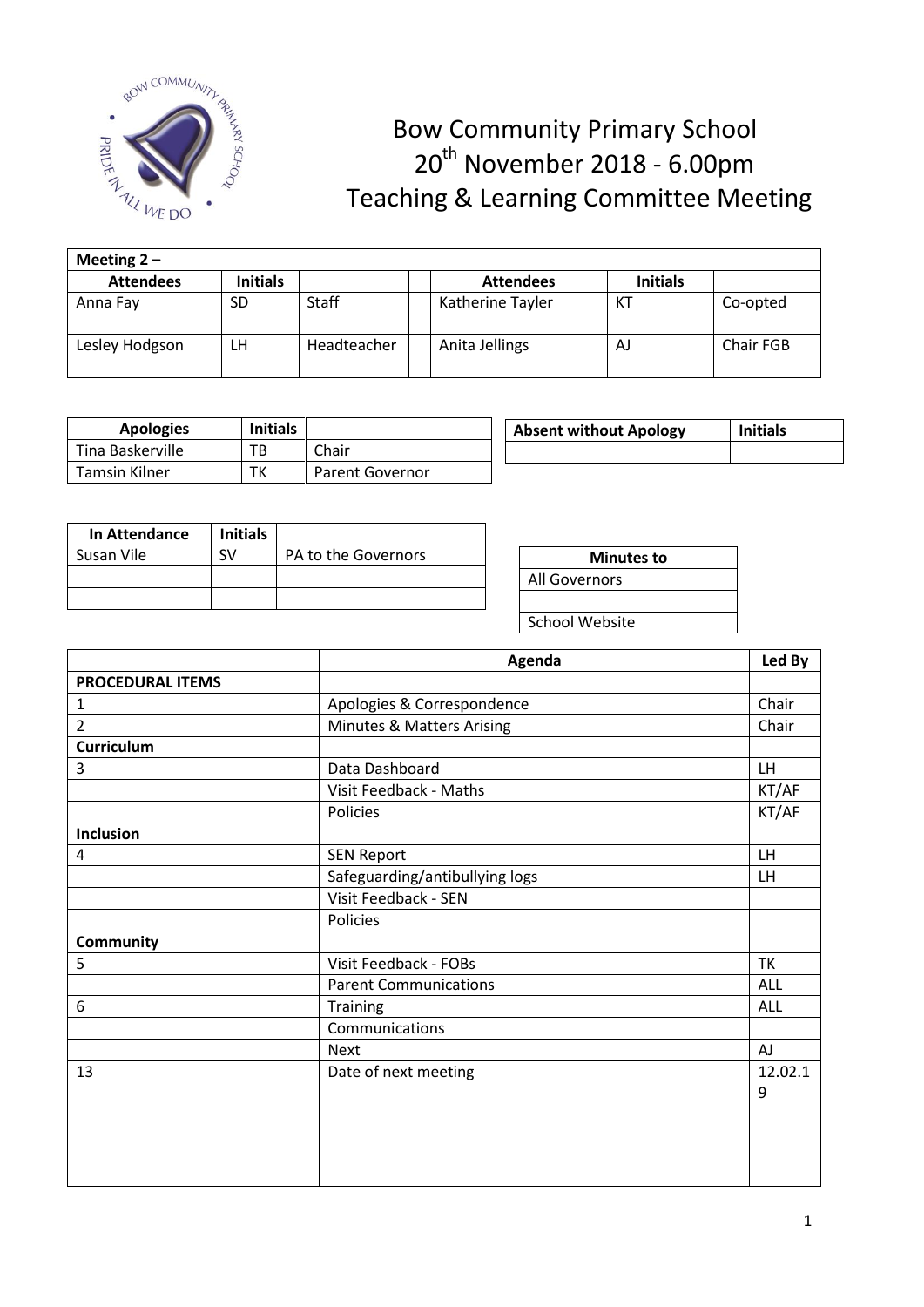| 2.1.1 | Apologies were received from TB & TK                                                     |  |  |
|-------|------------------------------------------------------------------------------------------|--|--|
| 2.2.1 | The minutes of the 25.09.18 were signed as a true and correct record of the meeting.     |  |  |
|       |                                                                                          |  |  |
| 2.2.2 | Matters Arising - 1.4.1 - SEN report is on the website. A reduced price for the Bow &    |  |  |
|       | Arrow school update has been agreed.                                                     |  |  |
|       | 1.6.1 - Due to TB illness the responsibilities for inclusion are under review.           |  |  |
|       | 1.10.1 - Governors Strengths & weaknesses this will be incorporated into the             |  |  |
|       | governors self evaluation at the end of the school year.                                 |  |  |
|       | 1.12.1 - The governors school email addresses are in the process of being made live.     |  |  |
| 2.3.1 | Data Dashboard - get data dashboard details from LH.                                     |  |  |
|       | LH distributed the data dashboard overview for KS2. It is pleasing that the overview     |  |  |
|       | shows that male low attainers born in the summer have performed well. The lower          |  |  |
|       | performing groups of female middle attainers some with SEN support included 3            |  |  |
|       | pupils who had entered school at the beginning of year 6. The head will look at          |  |  |
|       | evaluating the impact of these on overall performance.                                   |  |  |
|       | Whilst is it pleasing to note that performance has improved year on year since 2016,     |  |  |
|       | priority will be given to seeking further improvements to meet, or exceed, national      |  |  |
|       | standard.                                                                                |  |  |
|       | Maths will continue to be the priority subject area in this academic year.               |  |  |
|       | We will continue to monitor progress rather than attainment until the anomaly            |  |  |
|       | resulting from the changing methods of measuring attainment have worked through          |  |  |
|       | the system in 2 years time.                                                              |  |  |
| 2.3.2 | Visit Feedback - Maths - KT did a Maths visit - evidence of planning and marking         |  |  |
|       | followed through the school. Constructive marking especially in Yr1/2 class since new    |  |  |
|       | supply teacher was employed. Would have liked opportunity to speak to staff instead      |  |  |
|       | of just looking at the books. There were not any White Rose planning materials for       |  |  |
|       | Reception at the time of the visit but AF has now found some.                            |  |  |
| 2.3.3 | Policies - The Handwriting, Home Learning and Marking and Feedback policies have         |  |  |
|       | been reviewed by the staff, everyone was in agreement to adopt them.                     |  |  |
| 2.4.1 | SEN Report - a verbal report was given by LH. The increase in the numbers of SEN         |  |  |
|       | and the increase of need for each SEN pupil together with significant numbers of         |  |  |
|       | safeguarding referrals requiring 'early help' have resulted in a much increased          |  |  |
|       | workload for the SENCO and assistant SENCO.                                              |  |  |
|       | The SENCO will be asked with immediate effect to record working hours, in order for      |  |  |
|       | the head to review the contracted hours. An opportunity will also be sought to           |  |  |
|       | feedback the issue at a higher level in Devon and/or nationally.                         |  |  |
| 2.4.2 | Safeguarding/antibullying logs - the chair and the head have reviewed the                |  |  |
|       | safeguarding and the antibullying logs for the first half term of this year.             |  |  |
| 2.4.3 | Visit Feedback - SEN - TB carried out a visit. The SEND learning report was discussed    |  |  |
|       | and thank expressed to TB for an excellent report. Points to share with governors        |  |  |
|       | that were particularly noted:                                                            |  |  |
|       | The development of the sensory area will require funding and will be placed on the       |  |  |
|       | FGB agenda.                                                                              |  |  |
| 2.4.4 | Policies - The Able Gifted and Talented policy is due for review. LH will seek           |  |  |
|       | clarification for the responsibility for this. LH and AF will take responsibility for    |  |  |
|       | reviewing it.                                                                            |  |  |
| 2.5.1 | Visit Feedback - FOBs - The FOBs visit feedback was not available due to the absence     |  |  |
|       | of TK.                                                                                   |  |  |
| 2.5.2 | Parent Communications - LH meeting with Mrs Thomas: Electronic payments are              |  |  |
|       | something parents are requesting, this will be gradually phased in, to be fully in place |  |  |
|       | by September 2019. Communication through the newsletters is not always effective,        |  |  |